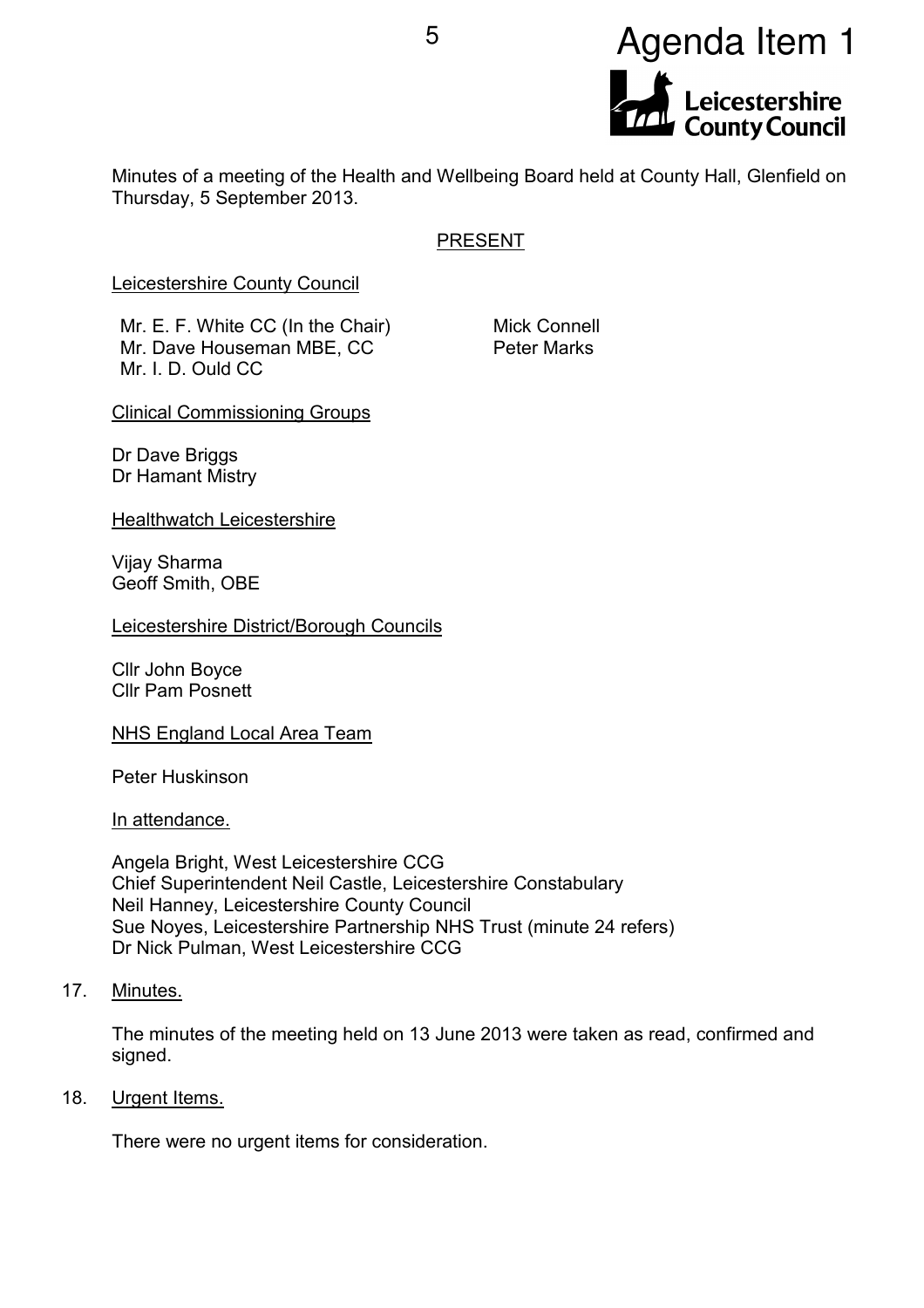### 19. Declarations of interest.

The Chairman invited members who wished to do so to declare any interest in respect of items on the agenda for the meeting.

Mr I D Ould CC declared a personal interest in all items on the agenda as he was a Governor of George Eliot Hospital NHS Trust.

Geoff Smith OBE declared a personal interest in all items on the agenda as he was a Patient Advisor at the University Hospitals of Leicester NHS Trust.

#### 20. Position Statement by the Chairman.

The Chairman presented a position statement on the following matters:-

International Developments

Dementia;

The Impact of the Earthquake in Christchurch, New Zealand, on System Redesign and Integration in Health and Care Services;

National Developments Berwick Review: "A promise to learn; a commitment to act"; National Review of Congenital Heart Disease – Update; Integration; Promoting Innovation; Consultation: Caring for our future: implementing funding reform;

Local Developments CQC Report on the Adult Mental Health Services at the Bradgate Unit; Introduction of the 111 Number; Update on information sharing between professionals.

A copy of the position statement is filed with these minutes.

#### 21. Health and Social Care Integration.

The Board considered a report of the Director of Public Health which provided members with the national context regarding Health and Social Care Integration. A copy of the report marked 'Agenda Item 5' is filed with these minutes.

At a local level, an Integration Executive was being established for Leicestershire. This would replace the Health and Wellbeing Board Steering Group. The integration of health and social care would also be the subject of the Development Session on 27 September. It was suggested that the patient voice should be represented in any work carried out on local integration as the focus would be providing better value for service users.

It was noted that changes to the structure of the Health and Wellbeing Board might be necessary to enable effective integration on a number of levels and the suggestion that the major NHS providers be represented on the Board was supported.

On a sub-regional level, the Better Care Together workstream could potentially lead on health and social care integration.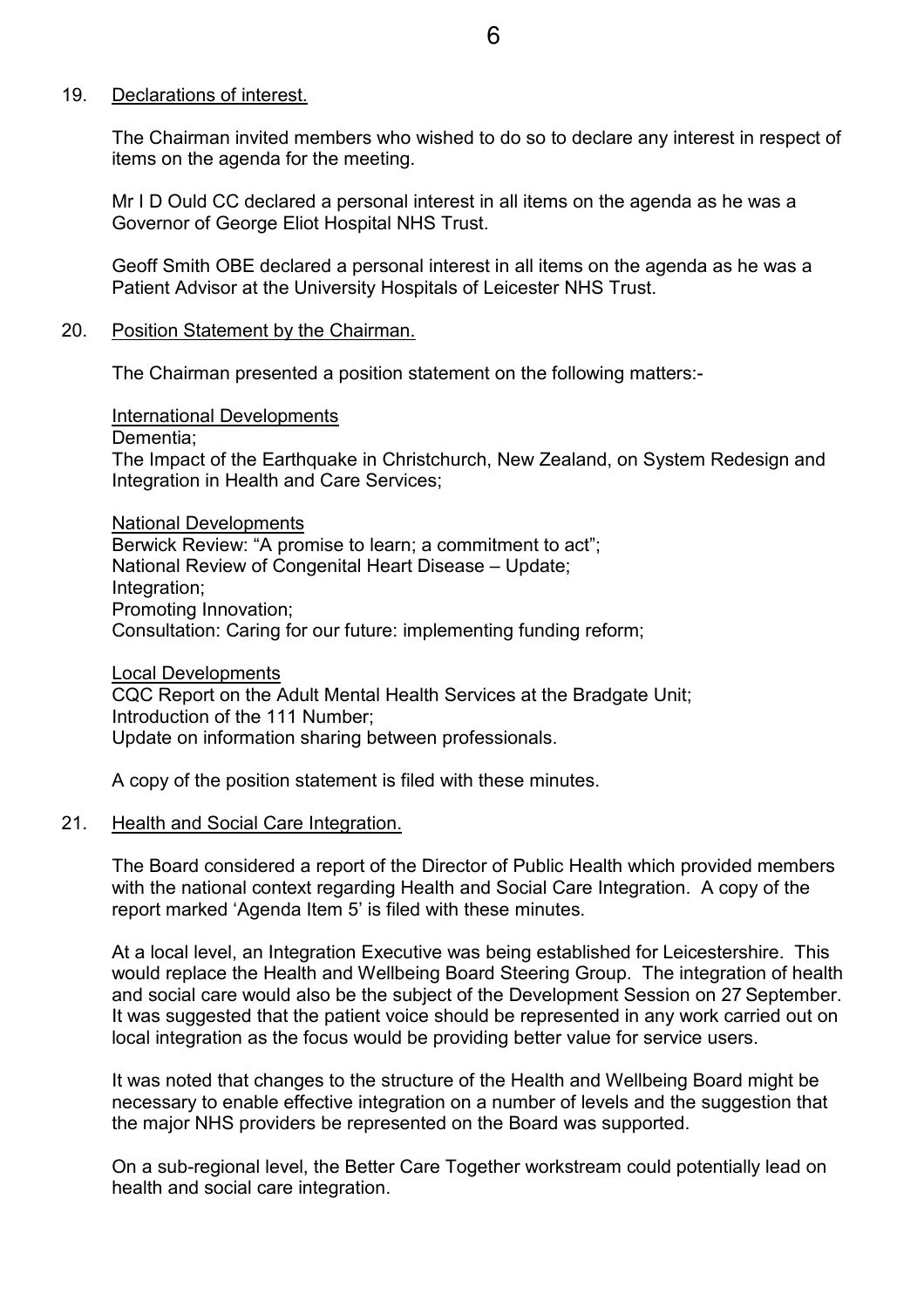RESOLVED:

- (a) That the report be noted;
- (b) That a report on the future structure of the Health and Wellbeing Board be submitted to the next meeting for consideration.

#### 22. Change to the Order of Business.

The Chairman sought and obtained the consent of the Board to vary the order of business from that set out on the agenda.

### 23. Update Report from JSNA/JHWS Steering Board.

The Board considered a report from the Director of Public Health which provided an update on the progress that had made by the JSNA/JHWS Steering Board in developing the Joint Health and Wellbeing Strategy action plans. A copy of the report marked 'Agenda Item 7' is filed with these minutes.

## RESOLVED:

- (a) That the Action Plan of the Integrated Commissioning Board be approved;
- (b) That a subgroup with specific responsibility for the development and delivery of the action plan for improving mental health and wellbeing be established;
- (c) That the Mental Health and Wellbeing Action Plan be submitted to the next meeting of the Health and Wellbeing Board for approval;
- (d) That the Joint Health and Wellbeing Strategy priorities be reviewed to include a focus on Learning Disabilities.

## 24. Local Response to Francis Report.

The Board considered a presentation from the Interim Chief Executive of Leicestershire Partnership NHS Trust (LPT) which summarised the Leicestershire, Leicester and Rutland response to the Francis Report. The presentation also highlighted actions that had been taken by LPT following the recent visit by the Care Quality Commission (CQC). A copy of the slides forming the presentation is filed with these minutes.

The local response to the Francis report was integrated, starting with primary care. It was important for a culture of openness and transparency around lessons learnt to be developed. It would be helpful for the Health and Wellbeing Board to consider specific areas where the patient experience had been improved as a consequence of the Francis Report. Some good examples of a culture of caring had been observed by the CCGs when making unannounced visits.

The openness and transparency of LPT following the recent CQC inspection was welcomed, although the Board had serious concern regarding the outcome of the inspection and the reactive nature of LPT as an organisation. To improve patient care, it would be necessary for the response to include a proactive approach to risk management.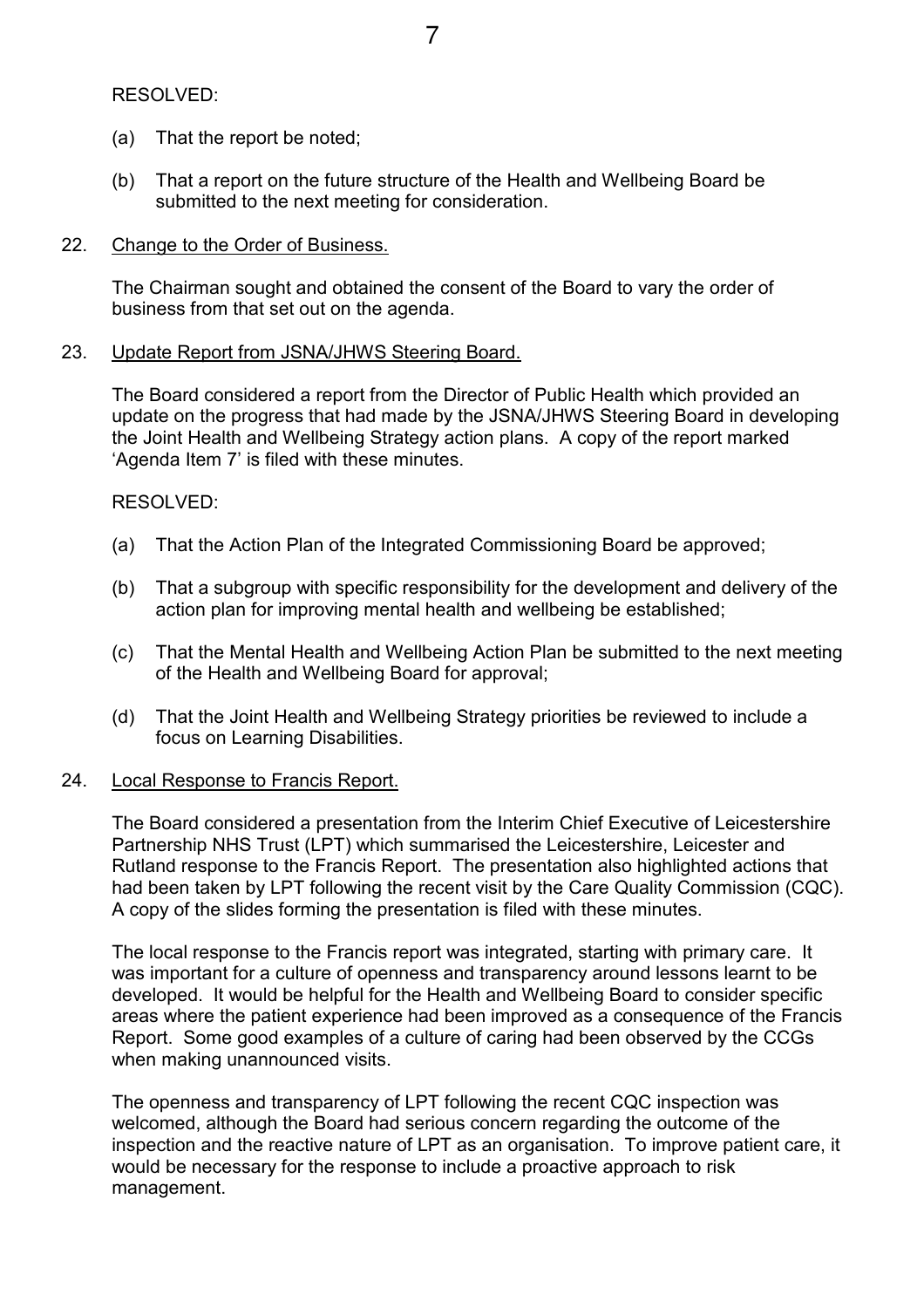Partners were supporting LPT to ensure that improvements in acute mental health services were being delivered across the pathway. It was hoped that this would lead to better services in the long term.

#### RESOLVED:

That a development session be arranged for the Health and Wellbeing Board to consider specific examples of work to improve the patient experience that have been carried out since the publication of the Francis Report and what was still needed to be done.

#### 25. Protocol between Health and Wellbeing Board, Health Scrutiny and Healthwatch.

The Board considered a report of the Chief Executive of Leicestershire County Council which sought approval of the protocol between the Health and Wellbeing Board, Health Overview and Scrutiny Committee and Healthwatch Leicestershire. A copy of the report marked 'Agenda Item 8' is filed with these minutes.

### RESOLVED:

That the protocol between the Health and Wellbeing Board, the Health Overview and Scrutiny Committee and Healthwatch Leicestershire be approved, subject to the insertion of the word 'participating' before 'observer of the Clinical Commissioning Group Boards' in the second paragraph of page 47.

### 26. Protocol between the Health and Wellbeing Board and the Leicestershire and Rutland LSCB and SAB.

The Board considered a report of the Independent Chair of the Leicestershire and Rutland Local Safeguarding Children Board (LSCB) and Safeguarding Adults Board (SAB) seeking approval of the protocol between the Health and Wellbeing Board, Leicestershire and Rutland LSCB and SAB. A copy of the report, marked 'Agenda Item 9' and an updated version of the protocol is filed with these minutes.

## RESOLVED:

That the protocol between the Health and Wellbeing Board and the Leicestershire and Rutland Local Safeguarding Children Board and Safeguarding Adults Board be approved.

## 27. Performance Report.

The Board considered a report of the Greater East Midlands Commissioning Support Unit (GEM CSU) Performance Team and Leicestershire County Council Chief Executive which set out an overview of current performance against the Board priorities and key aspects of the national performance framework established in relation to Clinical Commissioning Groups (CCGs) and providers, along with associated commentary by exception. A copy of the report marked 'Agenda Item 10' is filed with these minutes.

Arising from discussion the following points were raised:-

(i) It was felt that the level of information contained in the performance report was too detailed. It was suggested that future reports should focus on key themes and highlight innovative work or concerns which could not be resolved through other means.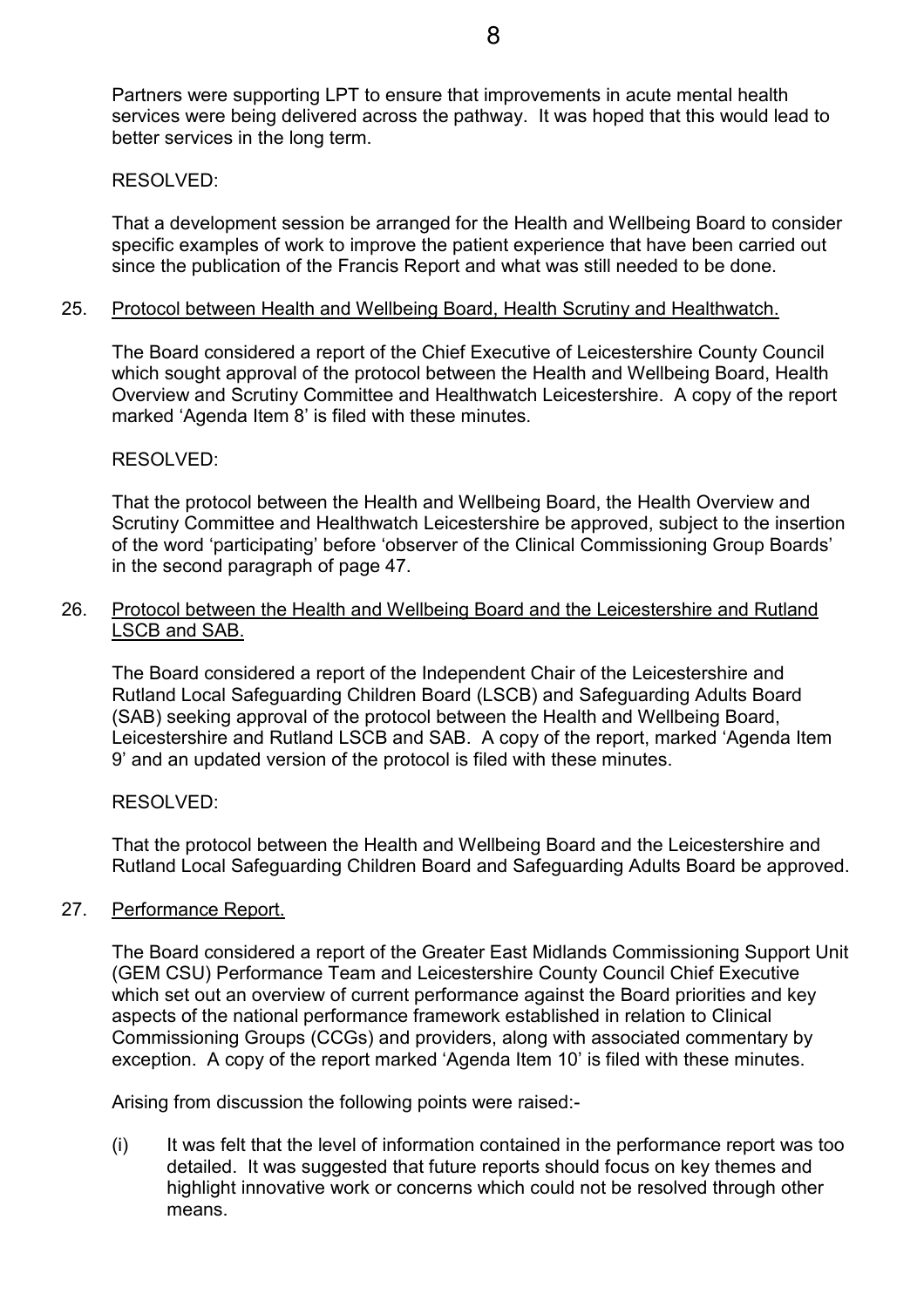- (ii) With regard to Delayed Transfers of Care, it was noted that some of the delays arose due to a shortfall in community care for certain types of rehabilitation. Work was underway to improve provision, which was related specifically to health rather than social care.
- (iii) The CCGs were committed to reducing pressure ulcers to zero; however it was acknowledged that the trajectory for reduction was extremely challenging and would not be achieved. Although progress had been made and areas of excellence which could be used to reduce pressure ulcers in other areas identified, it was felt that avoidable pressure ulcers were unacceptable and that performance in this area would need monitoring.
- (iv) It was expected that reliable data for ambulance response times in urban and rural areas would be available by the beginning of winter 2013.
- (v) The Board raised serious concerns relating to Emergency Care as the current level of performance did not represent good patient care. A number of actions had been put in place to improve performance across the system. These included changing GP opening hours and arrangements for home visiting; the development of the ambulatory care pathway; the introduction of single door access to the Emergency Department; consultant triage when GPs telephoned to get patients admitted; and improved discharge arrangements. These measures had not yet resulted in a sustained improvement in performance; accordingly the Urgent Care Board would continue to manage the situation on a weekly basis.
- (vi) The openness and transparency of UHL with regard to the problems with Emergency Care performance was welcomed, as was the system-wide approach to solving them. The remaining significant issues to be addressed related to the flow of patients internally through UHL. In response to this, UHL was creating a single urgent care floor. A strategic outline business case had been submitted to the Trust Development Authority. Once approved, a formal timeline would be put in place. It was expected that more details would be available later in the year.
- (vii) Concern was expressed that a number of plans had been made previously to address Emergency Care performance and that they had not been successful. The Board was advised that the current plan had a number of key differences, namely:-
	- The system wide approach;
	- The high level co-operation of UHL with the process;
	- Consultants from the Acute Medical Unit and discharge were involved as well as consultants within the Emergency Department;
	- Admissions were being audited to identify whether changes in GP practice could have prevented them.
- (viii) It was noted that clinical problem solving had been used to improve performance for stroke care, cancer care and ophthalmology. This involved understanding where the problems arose and considering good local examples of commissioning.
- $(ix)$  It was noted that performance for admissions to care homes for the  $65+$  had deteriorated. This was an important issue which would require further consideration.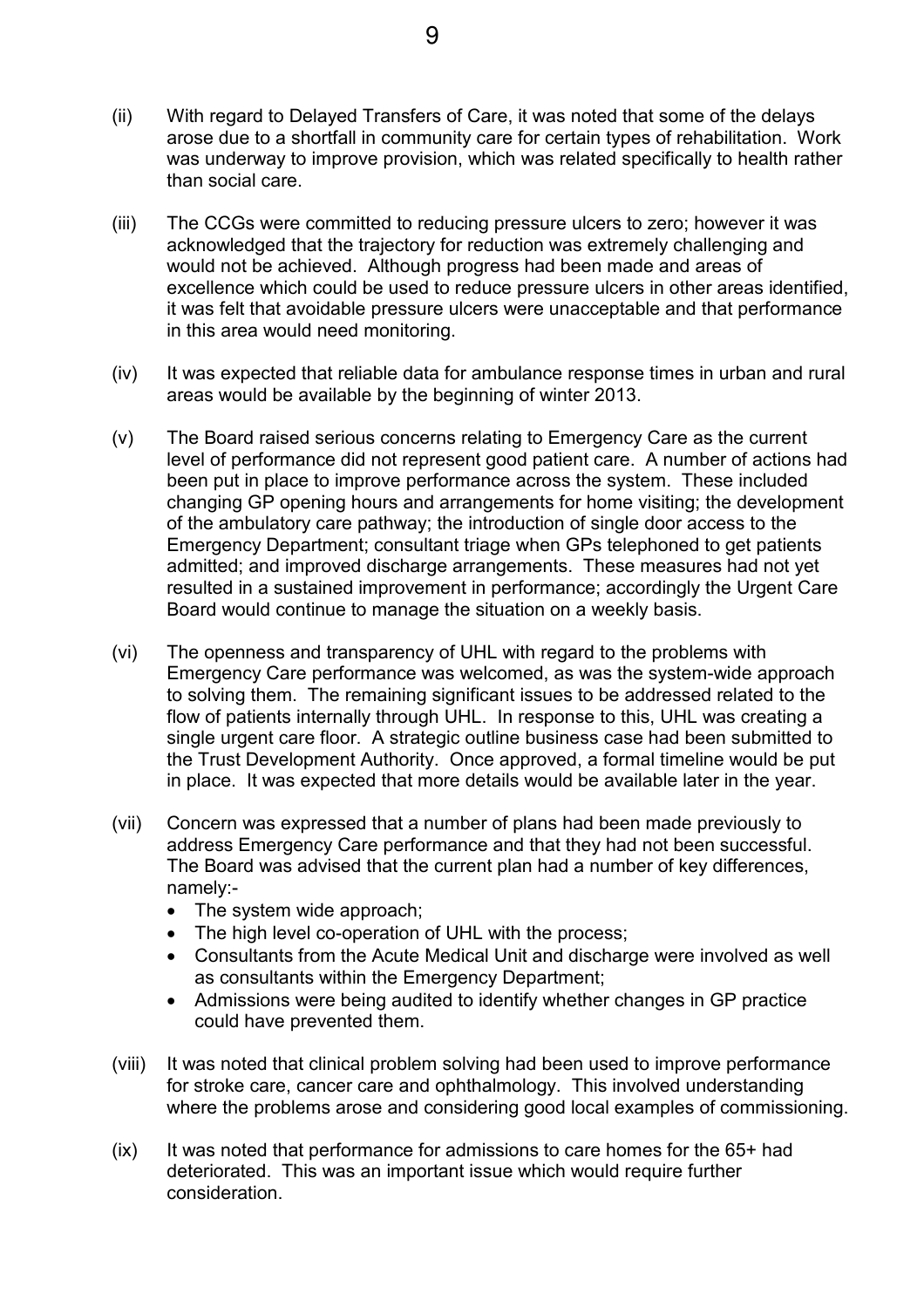RESOLVED:

- (a) That the progress made to date in developing the performance framework be noted;
- (b) That the performance summary and issues identified this quarter and actions planned in response to improve performance be noted;
- (c) That the Director of Public Health be authorised to make amendments to the map attached as Appendix 1 to the report in conjunction with other structure changes within the performance framework.

### 28. Confirm and Challenge Progress on Action Plans from each of the Subgroups.

The Board received oral reports from the Chairmen of the subgroups on progress with delivering the action plans for the Joint Health and Wellbeing Strategy.

It was reported that delivery of the Staying Healthy action plan was on track. Procurement of a new sexual health service had been completed and would be commencing on 1 January 2014. Performance of the provider for substance misuse services had improved.

There was nothing to report from the Integrated Commissioning Board or Health Protection Board.

RESOLVED:

That the information now provided be noted.

29. Annual Report of the Director of Public Health.

The Board considered a report of the Director of Public Health which presented his Annual Report for 2013. A copy of the report marked 'Agenda Item 12' is filed with these minutes.

RESOLVED:

- (a) That the Annual Report of the Director of Public Health be received;
- (b) That the recommendations in the report be supported.
- 30. Emergency Care Update.

The Board considered an oral report from the Managing Director of East Leicestershire and Rutland CCG and the Chairman of West Leicestershire Clinical Commissioning Group which provided an update on actions being taken to improve emergency care in Leicestershire.

It was noted that a lot of performance issues for the NHS in Leicestershire related to emergency care. The focus to resolve these issues had shifted from the emergency department itself to the whole system. The Urgent Care Board met every Thursday to consider current performance and actions that needed to be taken.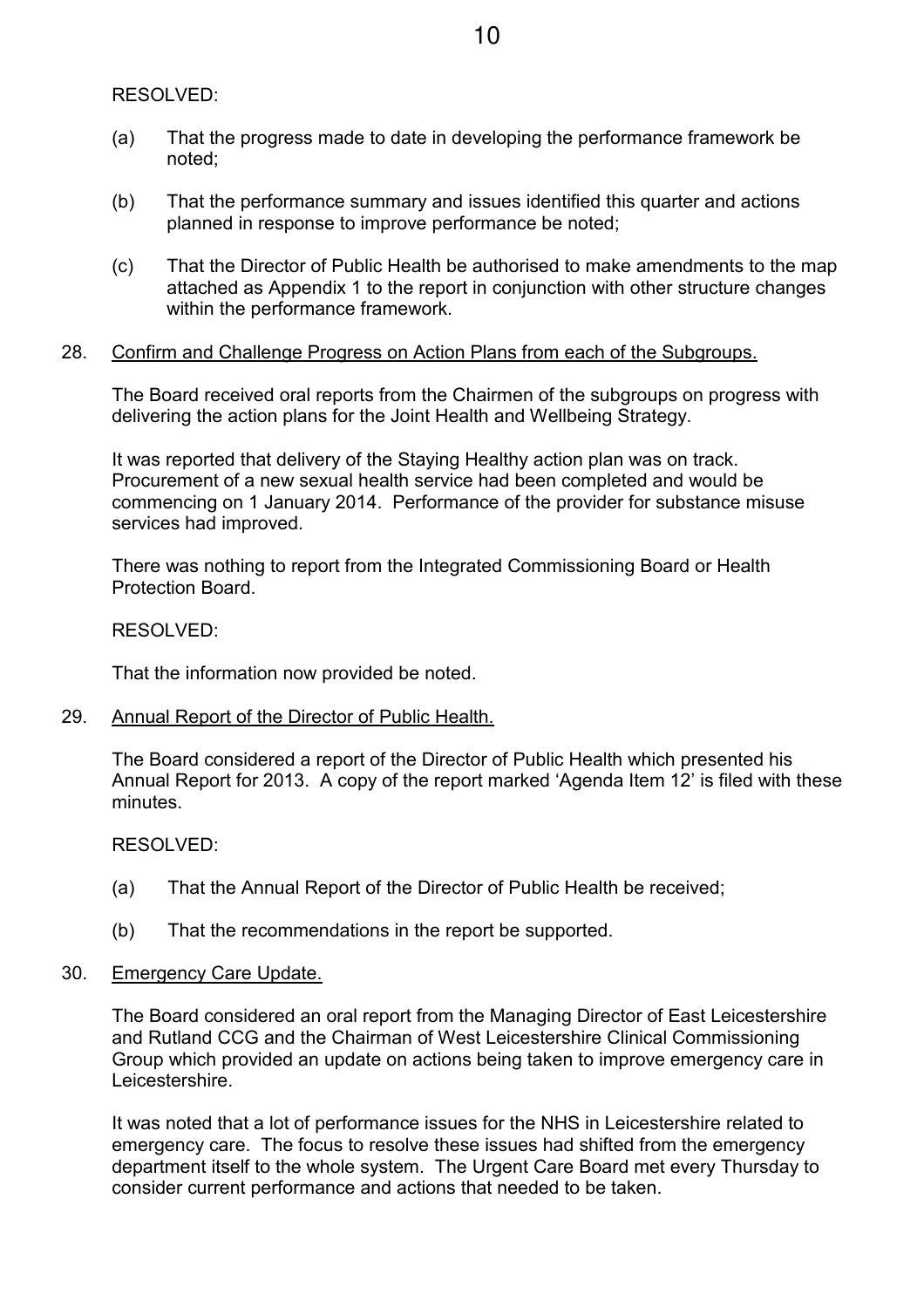The whole system approach to emergency care included a review of the ambulatory pathway and reducing bed dependency.

RESOLVED:

That the information now provided be noted.

31. Special Educational Needs and Disability Update Report.

The Board noted a report of the Director of Children and Young People's Service which provided an update of progress of work relating to Special Educational Needs and Disability. A copy of the report marked 'Agenda Item 14' is filed with these minutes.

RESOLVED:

That the report be noted and that the Board receive further reports as the work in respect of the Special Educational Needs and Disability agenda progresses.

32. Supporting the Health and Wellbeing of Carers in Leicester, Leicestershire and Rutland 2012-2015 - Young Carers: Delivery Action Plan, progress since January 2013

The Board noted a report of the Director of Children and Young People's Service which provided an update relating to the young carers work in Leicestershire since January 2013, specifically in relation to the Leicestershire, Leicester and Rutland Carers' Strategy and Leicestershire's Delivery Action Plan, 2012-2015. A copy of the report marked 'Agenda Item 15' is filed with these minutes.

RESOLVED:

That the report be noted.

33. Families, Young People and Children's Division of Leicestershire Partnership NHS Trust - Service Development Initiative Progress Update.

The Board noted a report from Leicestershire Partnership NHS Trust which provided a progress update in relation to the consultation which shaped the Service Development Initiative within the Families, Young People and Children's division of Leicestershire Partnership Trust and highlighted the operational differences that would be experienced by partners and other stakeholders from October 2013. A copy of the report marked 'Agenda Item 16' is filed with these minutes.

RESOLVED:

That the report and progress to date in relation to the Service Development Initiative be noted.

34. Date of Next Meeting.

It was noted that the next meeting of the Board would be held on Thursday 5 December at 2.00pm.

2.00 - 3.40 pm CHAIRMAN 05 September 2013